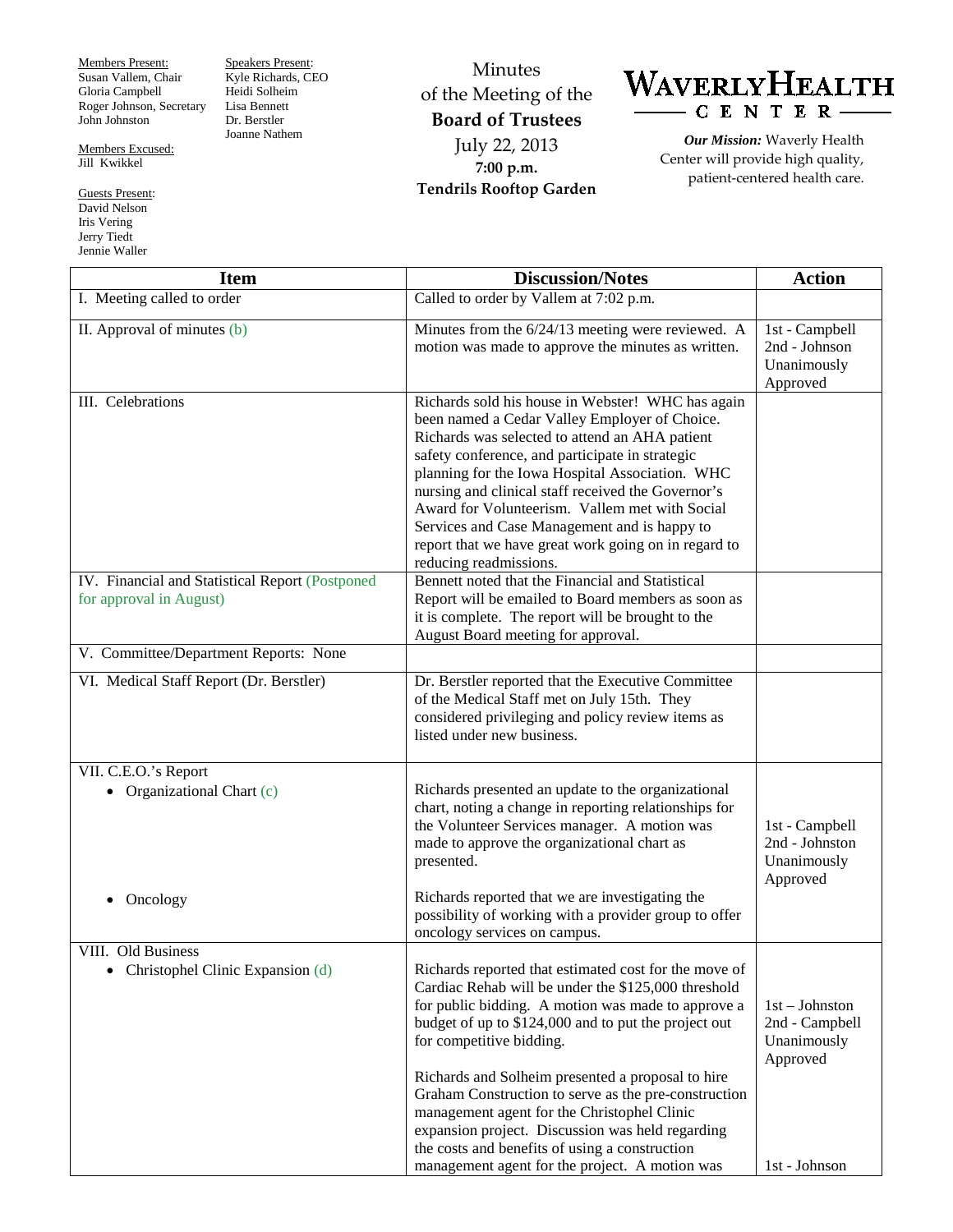|                                                                         | made to approve the proposal to hire Graham<br>Construction as the pre-construction management                                                                                                                                                                                                                                                                                                                     | 2nd - Johnston<br>Unanimously    |
|-------------------------------------------------------------------------|--------------------------------------------------------------------------------------------------------------------------------------------------------------------------------------------------------------------------------------------------------------------------------------------------------------------------------------------------------------------------------------------------------------------|----------------------------------|
|                                                                         | agent at a cost not to exceed \$10,000 in an effort to                                                                                                                                                                                                                                                                                                                                                             | Approved                         |
|                                                                         | keep the project on time and on budget.                                                                                                                                                                                                                                                                                                                                                                            |                                  |
|                                                                         | Discussion was held regarding financing options for<br>the project.                                                                                                                                                                                                                                                                                                                                                |                                  |
| Nuclear Medicine                                                        | Richards presented information about a potential<br>arrangement for mobile nuclear medicine services at<br>WHC. Discussion was held regarding provider<br>support for the project, potential fees associated with<br>offering the service, and the benefit to the patients in<br>our service area. The consensus of the Board was to<br>move forward with implementing mobile nuclear<br>medicine services at WHC. |                                  |
| IX. New Business<br>• Change of Status – Provisional to Regular:        | Privileging items were presented as individually                                                                                                                                                                                                                                                                                                                                                                   |                                  |
| • Lara Kyhl, ARNP - Active, Family                                      | listed at left. All files have been reviewed by the                                                                                                                                                                                                                                                                                                                                                                |                                  |
| Practice, WHC                                                           | Executive Committee of the Medical Staff. The                                                                                                                                                                                                                                                                                                                                                                      | 1st - Johnson                    |
| Reappointments to Medical Staff:                                        | Executive Committee recommends approval. A<br>motion was made to approve all privileging items as                                                                                                                                                                                                                                                                                                                  | 2nd - Campbell                   |
| Kerri VanEe, ACNP - Active,                                             | individually considered and recommended by the                                                                                                                                                                                                                                                                                                                                                                     | Unanimously                      |
| Orthopedics, WHC                                                        | Executive Committee of the Medical Staff.                                                                                                                                                                                                                                                                                                                                                                          | Approved                         |
| New/Revised Policies & Procedures: None                                 |                                                                                                                                                                                                                                                                                                                                                                                                                    |                                  |
| <b>Retired Policies:</b>                                                | The retired policies as listed at left have been                                                                                                                                                                                                                                                                                                                                                                   |                                  |
| Ethics, Philosophy, and Objectives<br>■ Nursing Dress Code              | incorporated into other existing procedures. A<br>motion was made to approve the retirement of the                                                                                                                                                                                                                                                                                                                 | 1st - Campbell<br>2nd - Johnston |
| • Plan for Providing Nursing Care                                       | policies as presented.                                                                                                                                                                                                                                                                                                                                                                                             | Unanimously                      |
| Representation in Hospital Leadership<br>• Staff Orientation/Competency |                                                                                                                                                                                                                                                                                                                                                                                                                    | Approved                         |
|                                                                         |                                                                                                                                                                                                                                                                                                                                                                                                                    |                                  |
| <b>Finance Committee</b>                                                | Finance Committee did not meet this month.                                                                                                                                                                                                                                                                                                                                                                         |                                  |
| • Capital Requests                                                      | There were no capital requests.                                                                                                                                                                                                                                                                                                                                                                                    |                                  |
| • Charity Care                                                          | Bennett presented the following application for<br>charity care:                                                                                                                                                                                                                                                                                                                                                   |                                  |
|                                                                         | Application is for a single person that                                                                                                                                                                                                                                                                                                                                                                            |                                  |
|                                                                         | qualifies for a 100% write off under our<br>charity care policy. The total to be written                                                                                                                                                                                                                                                                                                                           |                                  |
|                                                                         | off is \$12,373.                                                                                                                                                                                                                                                                                                                                                                                                   |                                  |
|                                                                         | A motion was made to approve the application as                                                                                                                                                                                                                                                                                                                                                                    | 1st - Johnson<br>2nd - Johnston  |
|                                                                         | presented.                                                                                                                                                                                                                                                                                                                                                                                                         | Unanimously                      |
| • Charity Care Annual Report                                            | Bennett presented a report of the charity care<br>provided throughout the fiscal year.                                                                                                                                                                                                                                                                                                                             | Approved                         |
| Planetree Report<br>٠                                                   | There was no Planetree report.                                                                                                                                                                                                                                                                                                                                                                                     |                                  |
| Lab Lean                                                                | Nathem reported on changes to the Lab Lean project                                                                                                                                                                                                                                                                                                                                                                 |                                  |
|                                                                         | budget. A motion was made to approve the<br>additional costs at an amount not to exceed \$5,000.                                                                                                                                                                                                                                                                                                                   | 1st - Johnston<br>2nd - Campbell |
|                                                                         |                                                                                                                                                                                                                                                                                                                                                                                                                    | Unanimously                      |
| CoOpportunity Health Plan                                               | Richards presented information about the new Co-                                                                                                                                                                                                                                                                                                                                                                   | Approved                         |
|                                                                         | Opportunity Health Plan that we have been invited to<br>participate in because of our Critical Access Hospital                                                                                                                                                                                                                                                                                                     |                                  |
|                                                                         | affiliation with the University of Iowa.                                                                                                                                                                                                                                                                                                                                                                           |                                  |
|                                                                         | Bennett presented a three year agreement with                                                                                                                                                                                                                                                                                                                                                                      |                                  |
|                                                                         |                                                                                                                                                                                                                                                                                                                                                                                                                    |                                  |